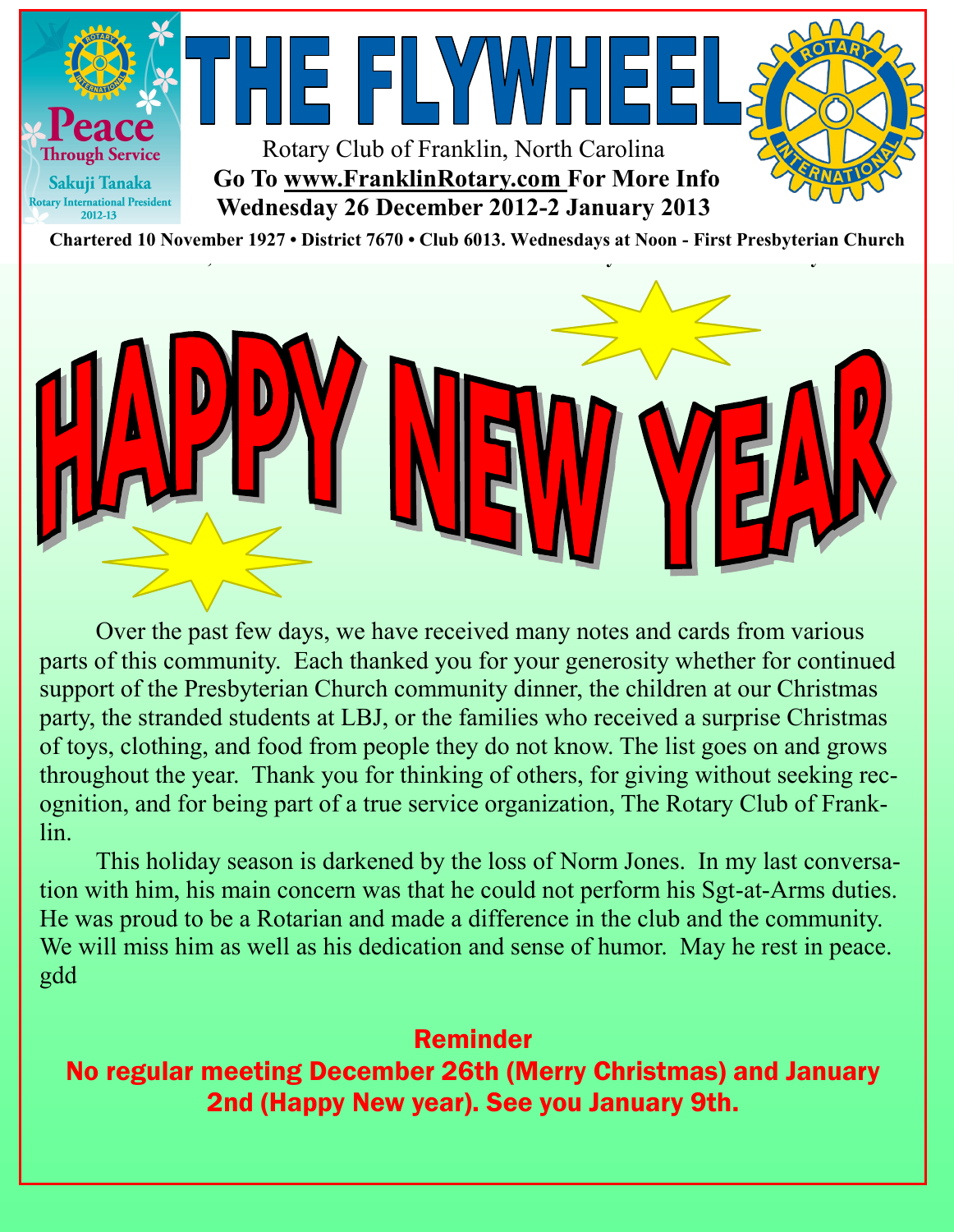





## **Rotary Club Of Franklin** *2012-2013 Officers & Directors*

**Frank Dean - District Governor Jody Cook - Assistant Governor Gary Dills - President Nancie Wilson - President Elect Susie Ledford - Vice President Fairley Pollock - Secretary Lenny Jordan/Bob Williamson - Treasurer Susie Ledford/Gary Shields - New Generations Bill McGaha/Demi Bray - Vocational Sandy Frazier/John Henning - International Nancie Wilson - Club Administration Vic Perry/Gary Tallent - Community Mike Norris - Past President Jim Garner/Fred Berger/Wayne Swank/Lori Hall-Foundation Sean Gibson/Austin Bridges - Public Relations Tom Harris/Tom James - Membership John Yermack - Future Vision Norm Jones - Sergeant-at-Arms**

Our friend and fellow Rotarian Norman Hunter Jones, Jr., 64, of Franklin, passed away on Monday, December 24, 2012. Norm was born in Appomattox, VA. He was the son of the late Norman Hunter Jones, Sr. and Rachel Harvey Jones. During his career he worked for several global companies in the Marine Insurance and Reinsurance Industry and was Owner/Broker of Mountain Living Properties. He was Sergeant at Arms, loved the outdoors, was an outstanding wood worker and an active member of the Academic Foundation and Hickory Knoll United Methodist Church.

He is survived by his wife, Belinda Jones; son, Douglas Orman Hunter Jones of Loveland, Colorado; one brother and one sister.

Funeral Services will be held at 11 a.m. Saturday, December 29, in the Chapel of Macon Funeral Home. Rev. Paul Sears and Rev. Gene Price will officiate. The family will receive friends from 6-8 p.m. Friday, December 28, at Macon Funeral Home.

Memorial donations can be made to the Hickory Knoll United Methodist Church Building Fund, C/O Vivian Kuhn, 86 East Hickory Knoll Road, Franklin, NC 28734.